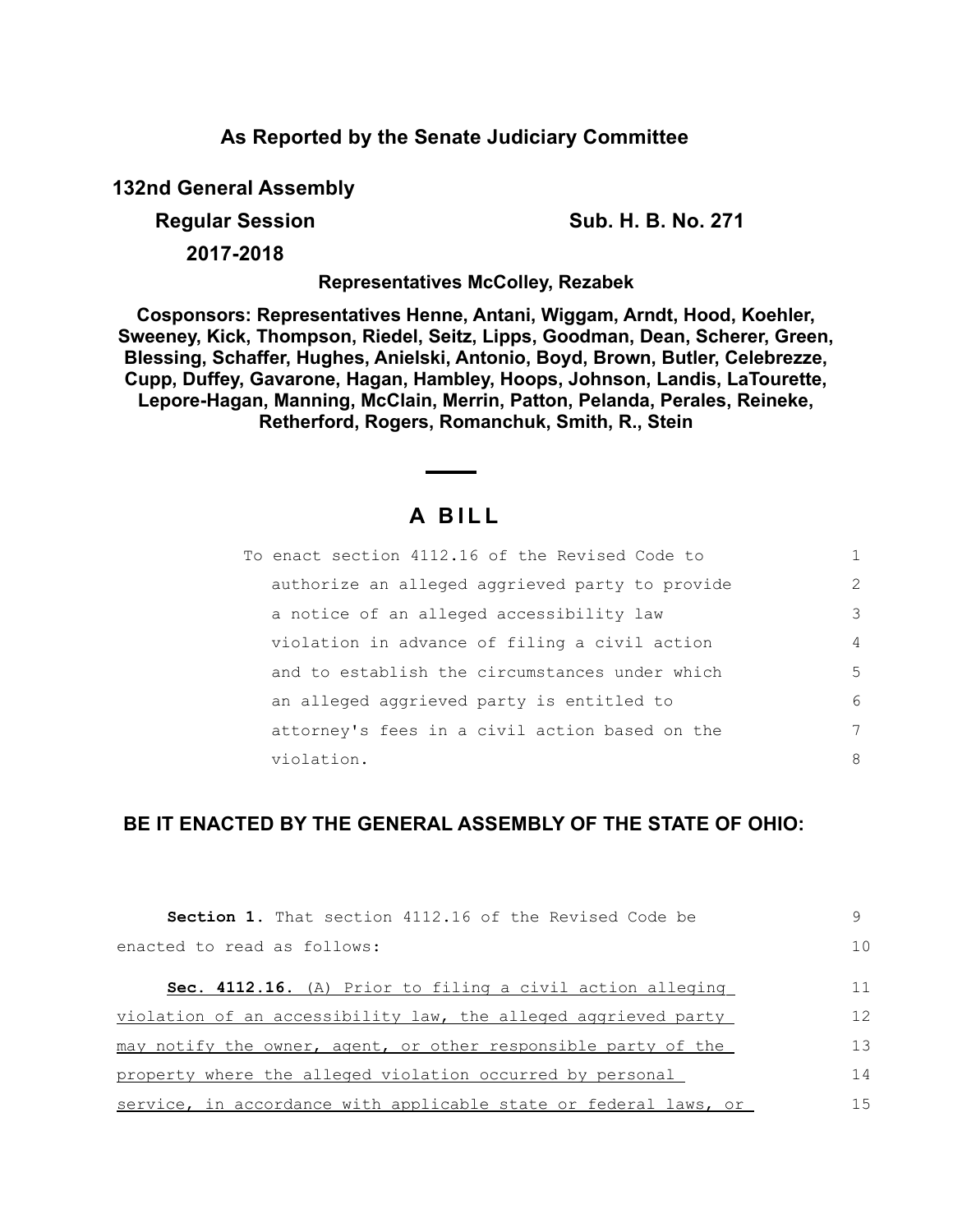#### **Sub. H. B. No. 271 Page 2 As Reported by the Senate Judiciary Committee**

| by certified mail, of alleged accessibility law violations for  | 16 |
|-----------------------------------------------------------------|----|
| which an action may be filed by the alleged aggrieved party. If | 17 |
| an alleged aggrieved party does not serve notice, the alleged   | 18 |
| aggrieved party is not entitled to attorney's fees upon the     | 19 |
| judgment of a civil action alleging violation of an             | 20 |
| accessibility law unless the trial court determines that        | 21 |
| attorney's fees are appropriate due to the nature of the        | 22 |
| violations, including their willfulness, duration, or severity. | 23 |
| If an alleged aggrieved party serves notice in accordance with  | 24 |
| division (B) of this section, the alleged aggrieved party is    | 25 |
| precluded from filing such a civil action until one of the      | 26 |
| following occurs:                                               | 27 |
| (1) The alleged aggrieved party receives a response as          | 28 |
| described in division (C)(1) of this section and the property   | 29 |
| owner, agent, or other responsible party of the property fails  | 30 |
| to make the improvements or bring the property into compliance  | 31 |
| with accessibility laws and fails to provide a reasonable       | 32 |
| explanation for the failure within sixty days as required by    | 33 |
| division (D) of this section.                                   | 34 |
| (2) The alleged aggrieved party receives a response as          | 35 |
| described in division (C) (2) of this section.                  | 36 |
| (3) The alleged aggrieved party receives a response as          | 37 |
| described in division (C)(3) of this section, but the alleged   | 38 |
| aggrieved party reasonably believes that the alleged violations | 39 |
| continue to exist.                                              | 40 |
| (4) The property owner, agent, or other responsible party       | 41 |
| of the property fails to respond to the notice within fifteen   | 42 |
| business days as required by division (C) of this section.      | 43 |
| (B) A notice provided pursuant to division (A) of this          | 44 |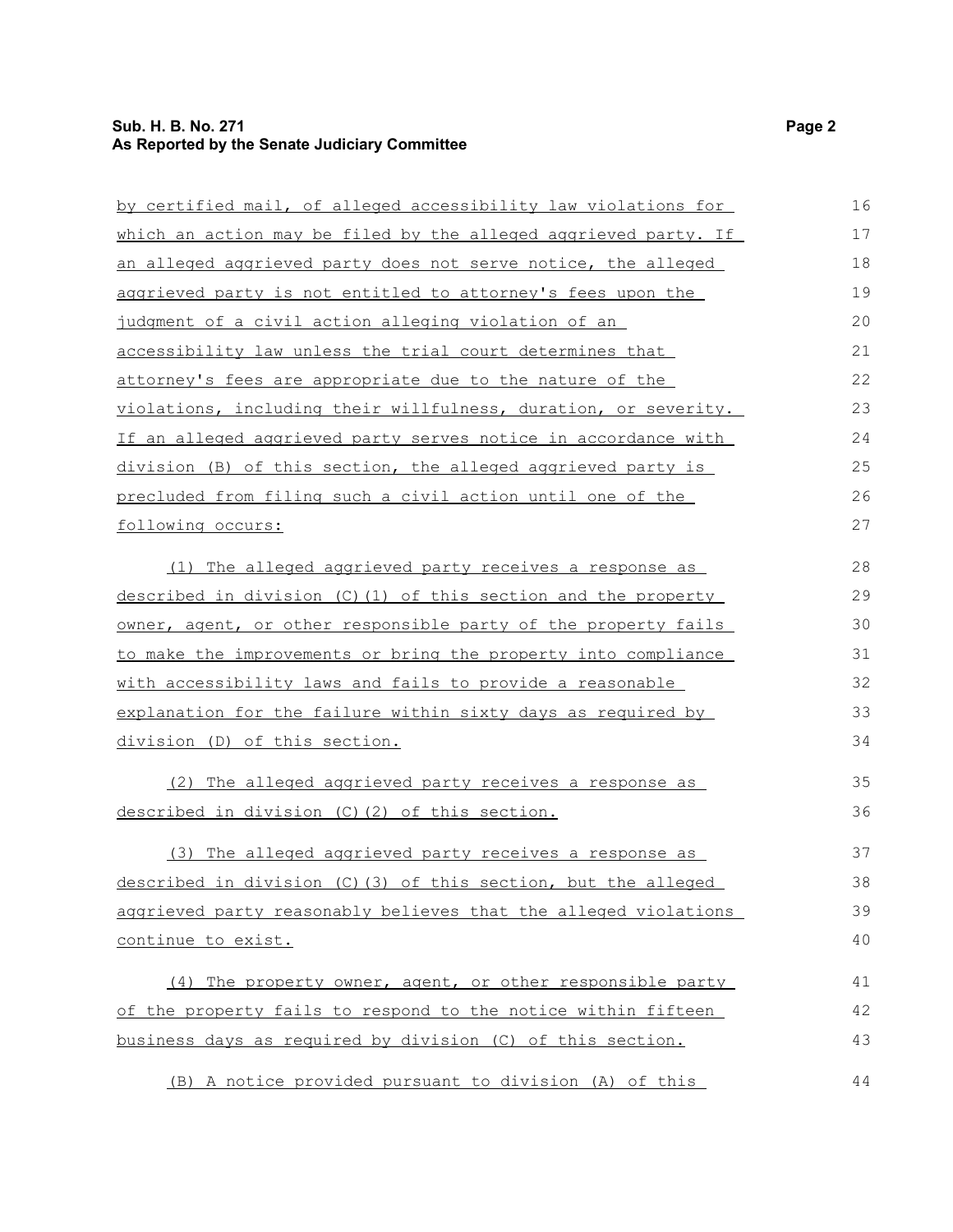| section shall furnish similar information or be in substantially      | 45 |
|-----------------------------------------------------------------------|----|
| similar form to the following:                                        | 46 |
| THIS LETTER IS TO INFORM YOU THAT THE PROPERTY LOCATED AT             | 47 |
| (address of property), FOR WHICH YOU ARE THE PROPERTY OWNER,          | 48 |
| AGENT, OR OTHER RESPONSIBLE PARTY, MAY BE IN VIOLATION OF             | 49 |
| FEDERAL AND/OR STATE ACCESSIBILITY LAWS AND CAUSED HARM TO (name      | 50 |
| of alleged aggrieved party).                                          | 51 |
| SPECIFICALLY, THE POSSIBLE VIOLATION(S) HAS/HAVE BEEN                 | 52 |
| IDENTIFIED AS FOLLOWS:                                                | 53 |
| (Notice must identify the specific facts that constitute              | 54 |
| the alleged violation, including the approximate date on which        | 55 |
| <u>the alleged violation occurred or was observed and</u>             | 56 |
| identification of the location of the alleged violation with          | 57 |
| sufficient detail, so that the location can be identified by the      | 58 |
| property owner, agent, or other responsible party.)                   | 59 |
| YOU HAVE 15 BUSINESS DAYS TO RESPOND TO THIS NOTICE BY                | 60 |
| PERSONAL SERVICE OR CERTIFIED MAIL. YOUR RESPONSE MUST BE             | 61 |
| ADDRESSED TO (address where personal service may be received or       | 62 |
| <u>certified mail may be sent). OHIO LAW ALLOWS YOU TO RESPOND IN</u> | 63 |
| ONE OF THREE WAYS:                                                    | 64 |
| (1) YOU MAY EXPRESSLY STATE THAT IMPROVEMENTS WILL BE MADE            | 65 |
| TO BRING THE PROPERTY INTO COMPLIANCE WITH APPLICABLE                 | 66 |
| ACCESSIBILITY LAWS. IF YOU RESPOND IN THIS MANNER, YOU HAVE A         | 67 |
| MAXIMUM OF 60 DAYS TO COMPLETE THESE IMPROVEMENTS. THE 60-DAY         | 68 |
| PERIOD SHALL BEGIN ON THE DATE YOUR RESPONSE TO THIS NOTICE IS        | 69 |
| RECEIVED AT THE ADDRESS GIVEN ABOVE. IF THE IMPROVEMENTS              | 70 |
| NECESSARY TO BRING THE PROPERTY INTO COMPLIANCE WITH THE              | 71 |
| APPLICABLE ACCESSIBILITY LAWS ARE NOT COMPLETED WITHIN THE 60-        | 72 |
| DAY PERIOD, THE ALLEGED AGGRIEVED PARTY MAY BRING A LAWSUIT           | 73 |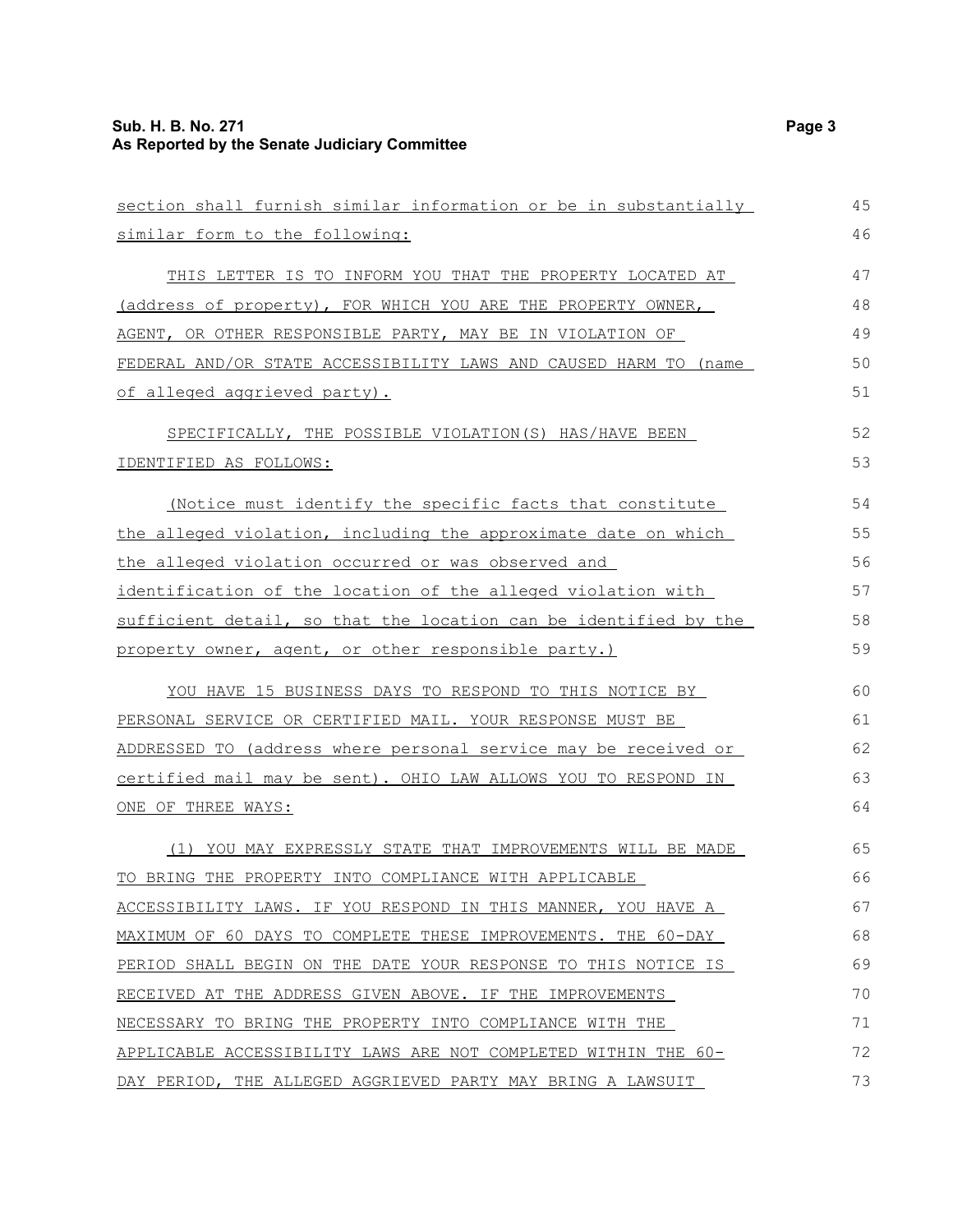| AGAINST YOU. YOU MAY EXTEND THE 60-DAY PERIOD ONLY IF YOU            | 74  |
|----------------------------------------------------------------------|-----|
| PROVIDE A REASONABLE EXPLANATION AS TO WHY IMPROVEMENTS CANNOT       | 75  |
| BE MADE WITHIN 60 DAYS. REASONABLE EXPLANATIONS INCLUDE              | 76  |
| DEMONSTRATED NEED FOR DELAY, SUCH AS CONSTRUCTION AND PERMITTING     | 77  |
| RELATED ISSUES.                                                      | 78  |
| (2) YOU MAY CHALLENGE THE VALIDITY OF THE ALLEGED                    | 79  |
| VIOLATIONS. IF YOU RESPOND IN THIS MANNER, THE ALLEGED AGGRIEVED     | 80  |
| PARTY MAY BRING A LAWSUIT AGAINST YOU IMMEDIATELY.                   | 81  |
| (3) IF THE VIOLATIONS LISTED ABOVE ARE THE SAME AS OR                | 82  |
| SIMILAR TO PREVIOUS VIOLATIONS THAT YOU BELIEVE HAVE BEEN            | 83  |
| CORRECTED, YOU MAY RESPOND BY STATING THAT THE NECESSARY             | 84  |
| IMPROVEMENTS HAVE BEEN MADE TO BRING THE PROPERTY INTO               | 85  |
| COMPLIANCE WITH THE APPLICABLE ACCESSIBILITY LAWS. YOU MUST ALSO     | 86  |
| ATTACH EVIDENCE THAT VERIFIES THOSE IMPROVEMENTS.                    | 87  |
| IF YOU HAVE ANY QUESTIONS ABOUT THIS NOTICE OR YOUR RIGHTS           | 88  |
| UNDER FEDERAL OR OHIO LAW, PLEASE CONTACT YOUR LEGAL COUNSEL.        | 89  |
| (C) Within fifteen business days after an alleged                    | 90  |
| aggrieved party serves or sends a notice pursuant to division        | 91  |
| (A) of this section, the property owner, agent, or other             | 92  |
| <u>responsible party of the property where the alleged violation</u> | 93  |
| occurred shall respond to the notice by personal service or          | 94  |
| <u>certified mail to the alleged aggrieved party. That response</u>  | 95  |
| shall do one of the following:                                       | 96  |
| (1) Expressly state that improvements will be made to                | 97  |
| bring the property into compliance with applicable accessibility     | 98  |
| laws.                                                                | 99  |
| (2) Challenge the validity of the alleged violation. If              | 100 |
| the property owner, agent, or other responsible party responds       | 101 |
| in this manner, the alleged aggrieved party may file an action,      | 102 |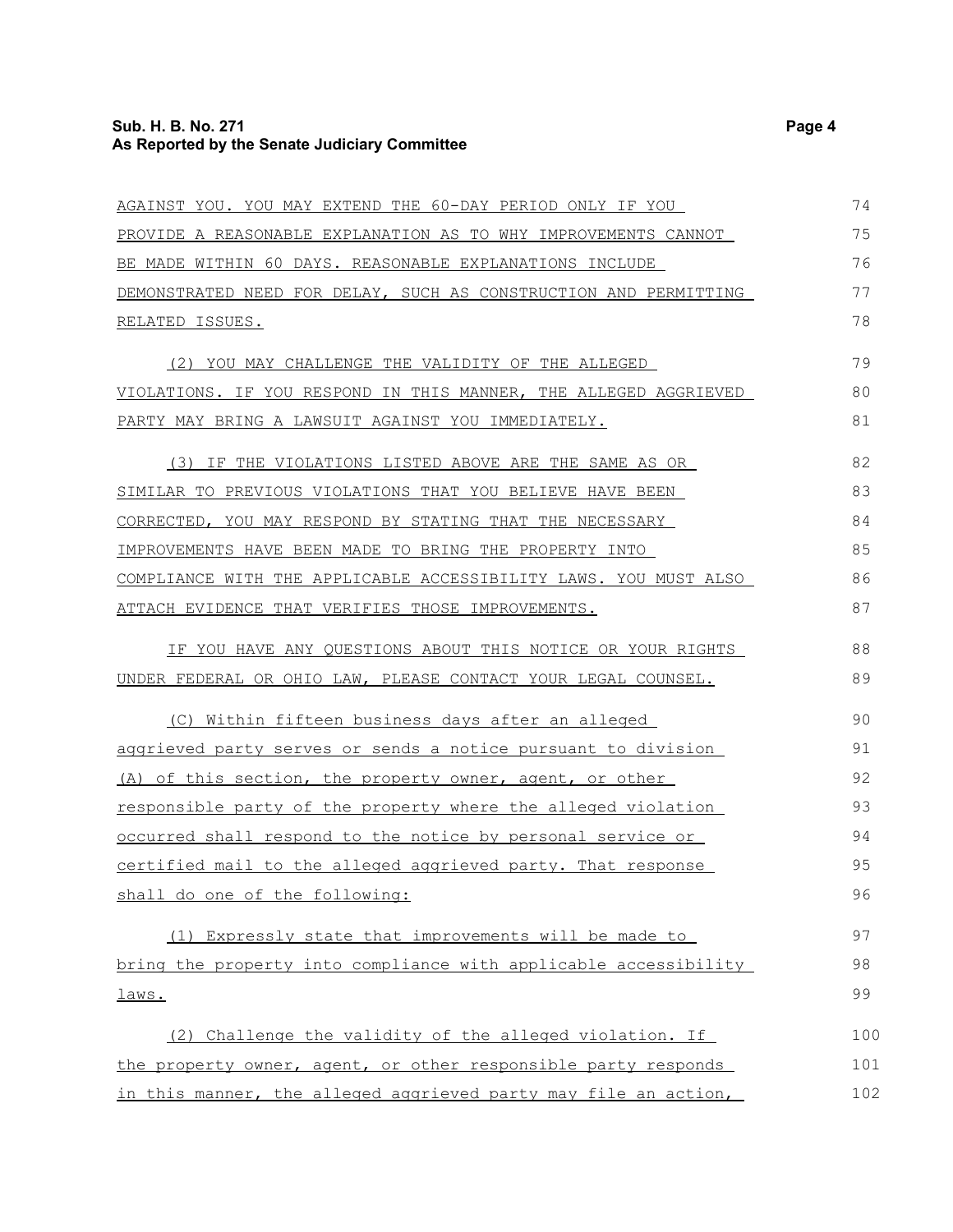| subject to any applicable statutes of limitations, any time             | 103 |
|-------------------------------------------------------------------------|-----|
| after receipt of that response.                                         | 104 |
| (3) State that the alleged violations identified by the                 | 105 |
| alleged aggrieved party have been corrected to comply with              | 106 |
| applicable accessibility laws. The property owner, agent, or            | 107 |
| other responsible party shall attach evidence to the response           | 108 |
| that verifies those improvements.                                       | 109 |
| (D)(1)(a) If a property owner, agent, or responsible party              | 110 |
| of the property where the alleged accessibility law violation           | 111 |
| <u>occurred responds in the manner described in division (C)(1) of</u>  | 112 |
| this section, the property owner, agent, or responsible party           | 113 |
| shall have sixty days to remedy the alleged violation. The              | 114 |
| sixty-day period shall begin on the date the alleged aggrieved          | 115 |
| party receives the response described in division (C) of this           | 116 |
| section. The owner, agent, or other responsible party may extend        | 117 |
| the sixty-day period by not more than sixty days upon providing         | 118 |
| <u>a reasonable explanation as to why the improvement requires more</u> | 119 |
| than sixty days to complete. Reasonable explanations include            | 120 |
| demonstrated need for extension, such as construction and               | 121 |
| permitting related issues.                                              | 122 |
| (b) If the property owner, agent, or other responsible                  | 123 |
| party of the property where the alleged accessibility law               | 124 |
| violation occurred responds in the manner described in division         | 125 |
| (C)(1) of this section and makes the improvements to bring the          | 126 |
| property into compliance with applicable accessibility laws             | 127 |
| within the sixty-day period described in division (D)(1)(a) of          | 128 |
| this section or provides a reasonable explanation as to why             | 129 |
| those improvements are not completed, the response as described         | 130 |
| in division (C)(1) of this section shall not be considered an           | 131 |
| admission of quilt and shall be inadmissible as evidence in any         | 132 |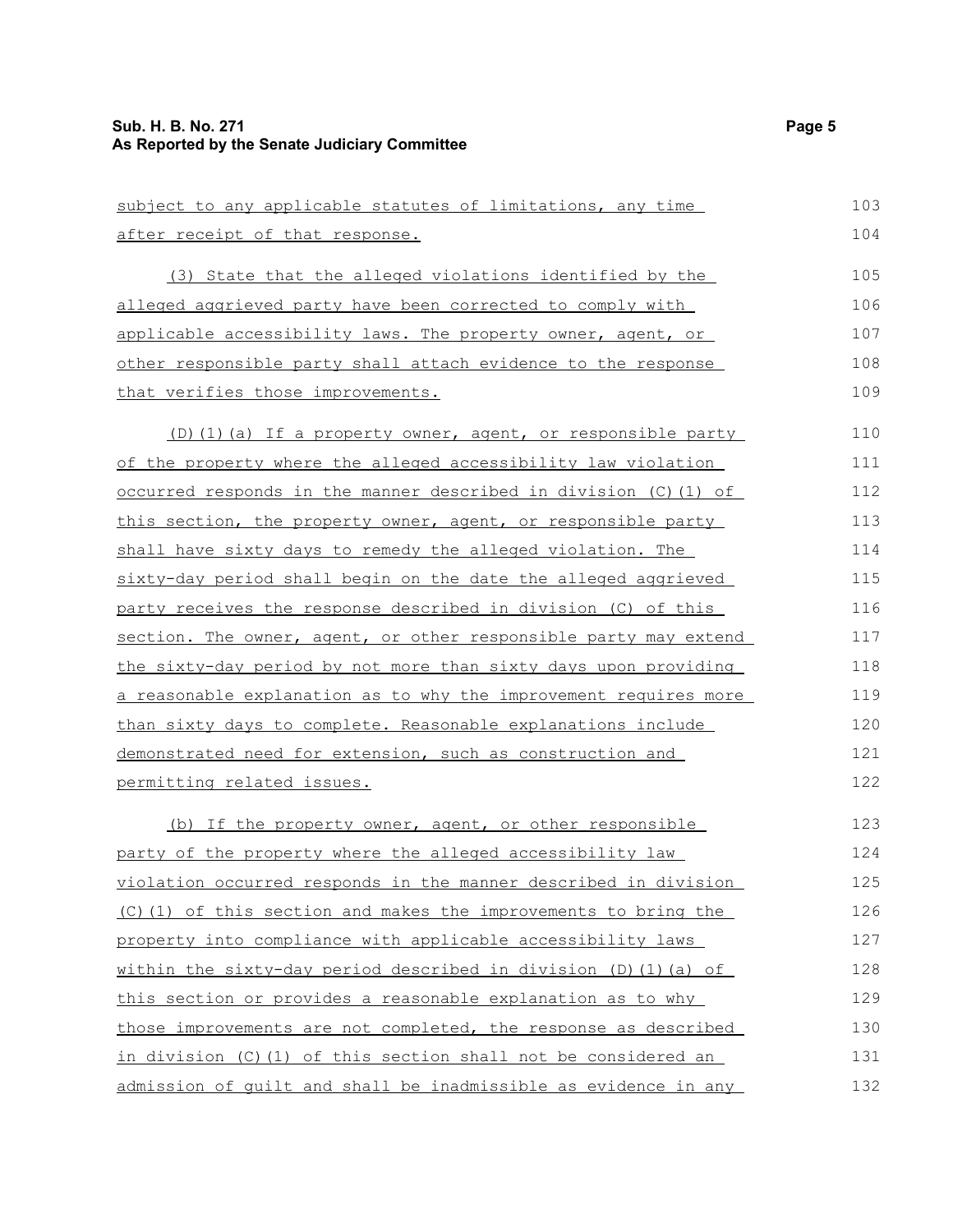| future actions based on the same facts filed against the               | 133 |
|------------------------------------------------------------------------|-----|
| property owner, agent, or other responsible party.                     | 134 |
| (2) (a) If the property owner, agent, or other responsible             | 135 |
| party of the property where the alleged accessibility law              | 136 |
| violation occurred fails to make the improvements to bring the         | 137 |
| property into compliance with applicable accessibility laws            | 138 |
| within the sixty-day period described in division $(D)$ $(1)$ $(a)$ of | 139 |
| this section and, in the opinion of the aggrieved party, fails         | 140 |
| to provide a reasonable explanation as to why those improvements       | 141 |
| are not completed, the alleged aggrieved party may file a civil        | 142 |
| action for accessibility law violation against that property           | 143 |
| owner, agent, or other responsible party.                              | 144 |
| (b) In a civil action filed pursuant to division (D) (2) (a)           | 145 |
| of this section in which a plaintiff prevails, the plaintiff           | 146 |
| shall recover reasonable attorney's fees, in addition to any           | 147 |
| other remedies available to the plaintiff. However, the                | 148 |
| plaintiff shall not be entitled to attorney's fees under this          | 149 |
| division if all of the following are true:                             | 150 |
| (i) The plaintiff filed the civil action prior to the                  | 151 |
| expiration of an extension invoked by the defendant.                   | 152 |
| (ii) The court determines that the defendant's explanation             | 153 |
| as to the necessity of the extension was reasonable.                   | 154 |
| (iii) The defendant makes the improvements to bring the                | 155 |
| property into compliance with applicable accessibility laws            | 156 |
| during the period of extension.                                        | 157 |
| (c) If the property owner, agent, or other responsible                 | 158 |
| party where the alleged accessibility law violation occurred           | 159 |
| makes the improvements to bring the property into compliance           | 160 |
| with the applicable accessibility laws within the sixty-day            | 161 |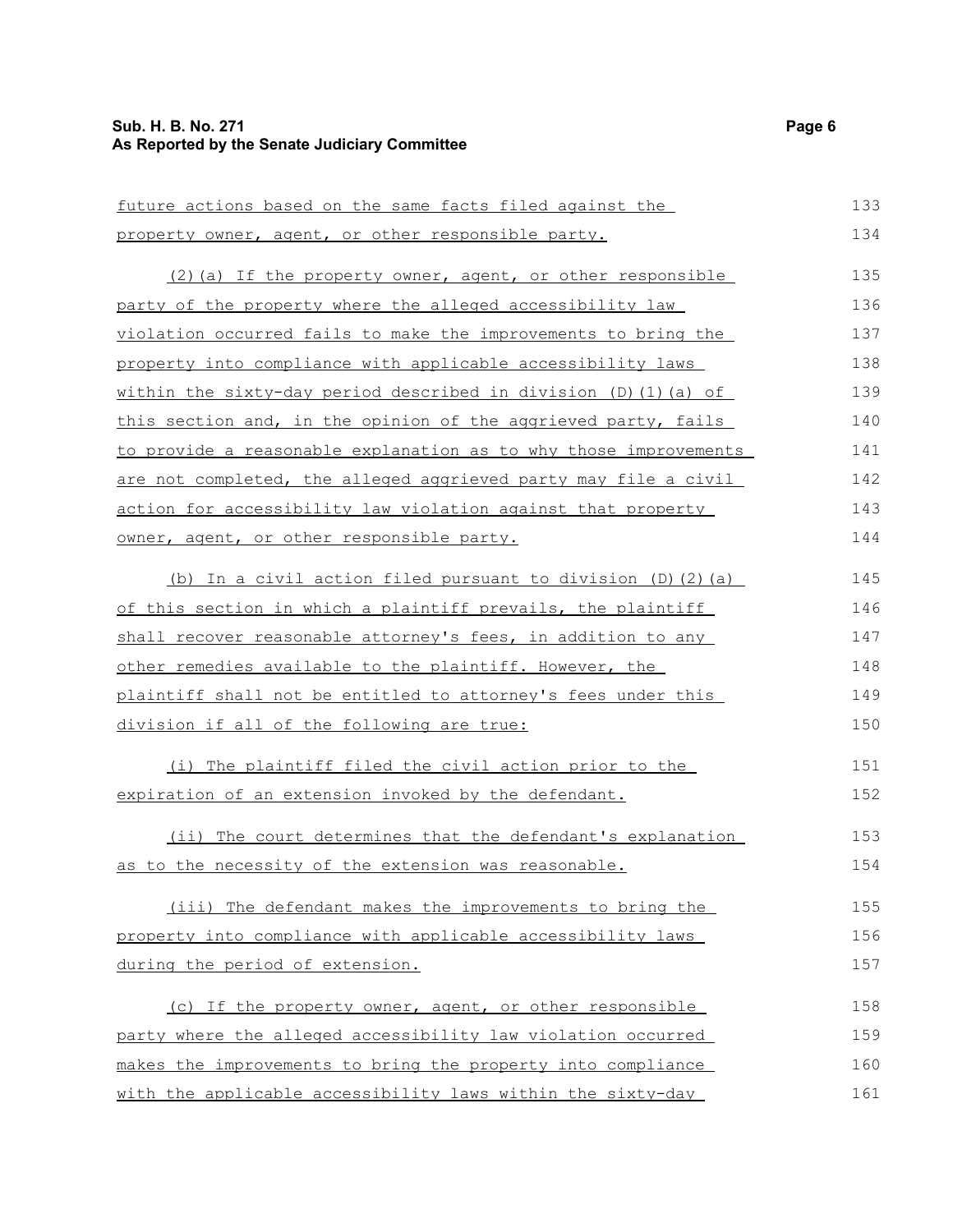#### **Sub. H. B. No. 271 Page 7 As Reported by the Senate Judiciary Committee**

| period described in division (D)(1) of this section and provides | 162 |
|------------------------------------------------------------------|-----|
| evidence to the alleged aggrieved party that the improvements    | 163 |
| have been made, or if the property owner, agent, or other        | 164 |
| responsible party demonstrates to the court's satisfaction that  | 165 |
| the explanation given for the necessity of an extension was      | 166 |
| reasonable, the alleged aggrieved party shall not receive any    | 167 |
| damages or attorney's fees for any action arising out of the     | 168 |
| same or similar facts that served as a basis for the alleged     | 169 |
| violation. The alleged aggrieved party may receive damages and   | 170 |
| attorney's fees for actions arising out of a recurrence of the   | 171 |
| same or similar alleged accessibility law violation if it is     | 172 |
| determined that the property owner, agent, or other responsible  | 173 |
| party failed to maintain accessibility following the initial     | 174 |
| improvements.                                                    | 175 |
| (E)(1) This section shall not be construed to limit              | 176 |
| actions for recovery of special damages filed by any person who  | 177 |
| suffers an injury in fact because the person was denied full and | 178 |
| equal access to an accommodation as required by federal or state | 179 |
| <u>law.</u>                                                      | 180 |
| (2) This section does not apply to charges filed with the        | 181 |
| Ohio civil rights commission under Chapter 4112. of the Revised  | 182 |
| Code or deferred to the commission under federal law. This       | 183 |
| section does not preclude the commission from investigating      | 184 |
| charges of discrimination against a place of public              | 185 |
| accommodation.                                                   | 186 |
| (F) As used in this section:                                     | 187 |
| (1) "Accessibility law" means division (G) of section            | 188 |
| 4112.02 of the Revised Code as that division applies to a person | 189 |
| with a disability or any federal law that ensures accessibility  | 190 |
| to services, programs, places of public accommodation, public    | 191 |